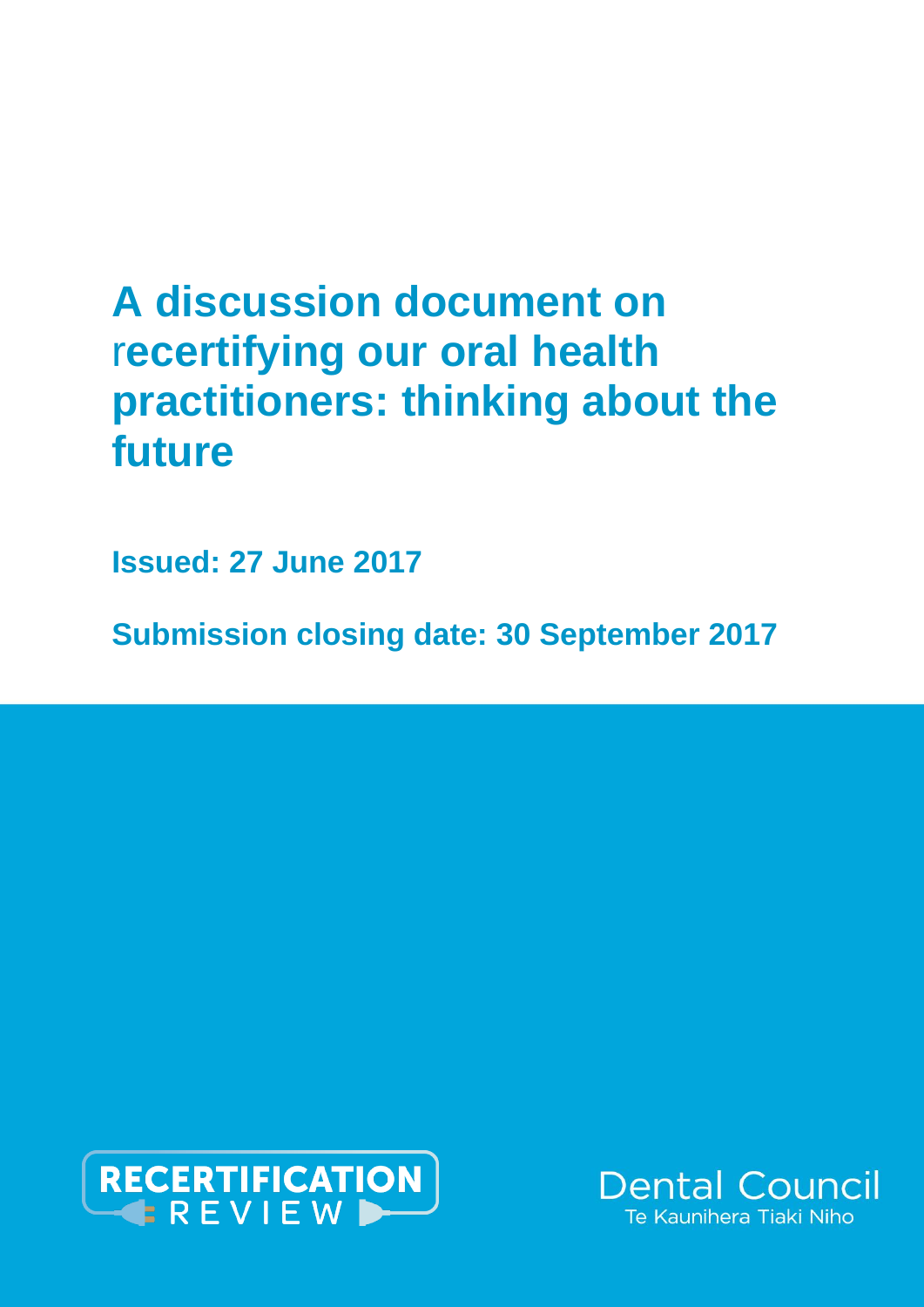# **Foreword**

Our primary purpose is to protect public health and safety and we do this by ensuring our practitioners are competent and fit to practise.

We have been examining our current approach to recertification and have determined some aspects of the system need to change if we are to achieve our primary purpose. We have decided to review our recertification framework to address the issues we have identified.

We think this review is a hugely important piece of work and one we want all our stakeholders, especially our practitioners, to actively participate in. We cannot do this without you. We want to talk to you and share ideas and experiences (yours and ours) about recertification.

We encourage you to get involved—to have conversations with your friends, peers and colleagues and to share these conversations with us. We also urge you to:

- attend one of the 10 forums we will be holding in July and August 2017
- participate in a webinar in September 2017 if you cannot attend a forum
- send us an online survey submission by 30 September 2017.

Your feedback and the discussions we will have with you will help us examine our current recertification framework from all sides and through multiple perspectives. We will also use your feedback to inform future decisions we make about our recertification framework.

This is only the first step in the conversation we want to have with you about recertification. We look forward to talking to you, as we undertake this review of our recertification framework.

Dr Robin Whyman Marie Warner

Waner.

Chair Chief Executive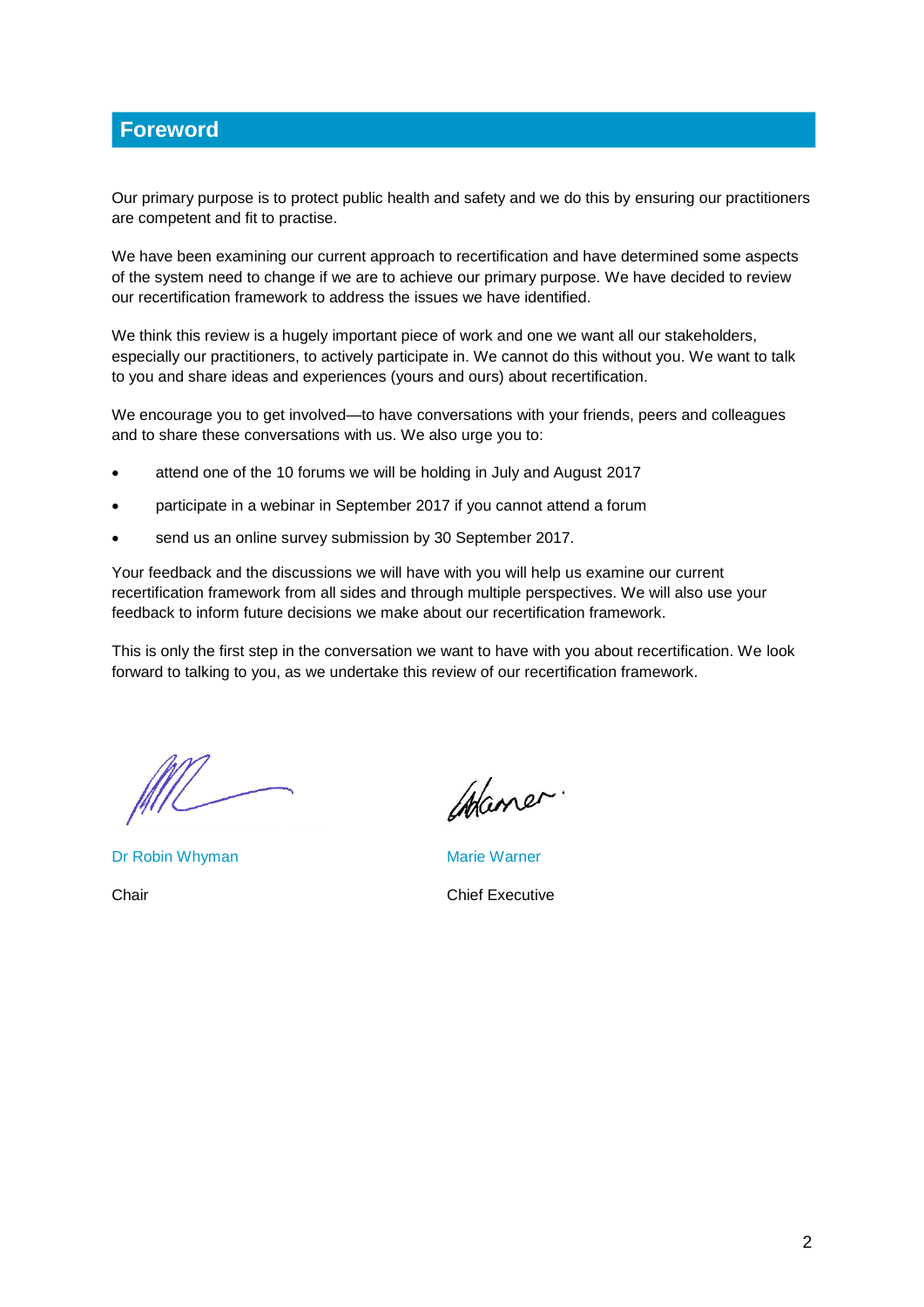# **Overview of review process**

### **Purpose of this discussion document**

This discussion document has three purposes. To:

- inform you of the thinking, research and work we have done so far on our recertification review
- identify some of the issues with the current recertification framework and opportunities for change
- elicit your views and perspectives about recertification.

Your views will inform the decisions we make about our future approach to recertification. Our aim is to deliver more effective and efficient outcomes for the public and our practitioners.

### **Roadmap for our review**

Undertaking this recertification review is a significant piece of work for the sector. We want a smarter, more robust and fit for purpose framework. This can only be achieved if we engage in a conversation with all our practitioners and other stakeholders, and use the feedback to inform the future decisions we will make. Once we have come to some firm decisions on what a new framework could look like and/or include, we expect to consult with you for a second time.

This review will take time and we estimate the process (from seeking out your initial views and experiences of recertification, through to being ready to implement a new framework) will take between 18 and 24 months.



#### Figure 1: Projected timeframes for recertification review process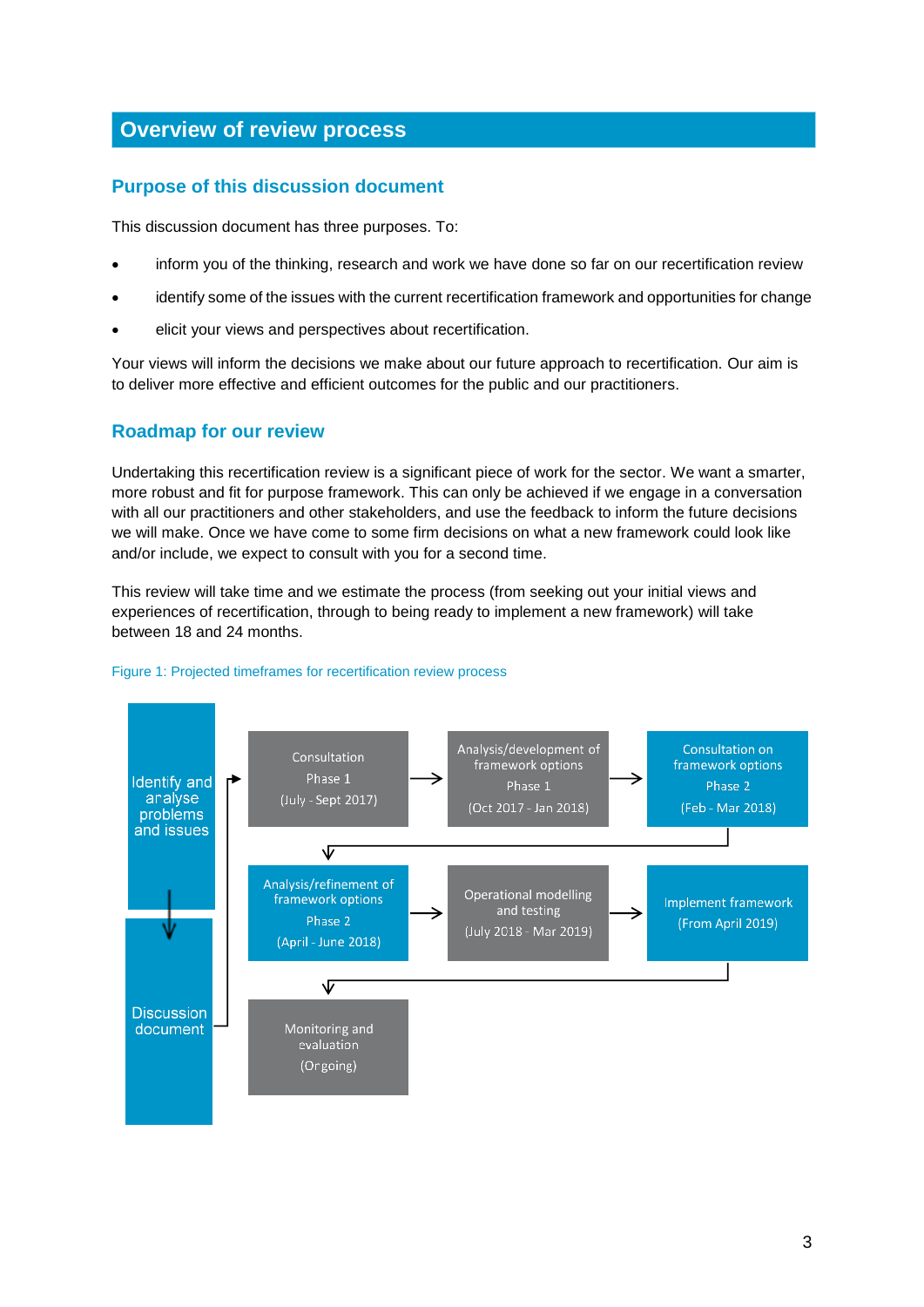### **How you can have your say**

Your experiences, views and ideas about recertification are important to us and there are a range of ways you can share these with us.

### Forums and webinars

During July and August 2017, we will be holding ten forums throughout the country. You can register your interest in attending at the links below:

| <b>Forums</b>                                                      |                                          |  |
|--------------------------------------------------------------------|------------------------------------------|--|
| <b>North Island</b>                                                | <b>South Island</b>                      |  |
| 12 July in Whangarei at 7.00pm<br>$\bullet$                        | 24 July in Nelson at 7.00pm<br>$\bullet$ |  |
| 17 July in Hamilton at 7.00pm<br>٠                                 | 21 August in Dunedin at 7.00pm<br>٠      |  |
| 19 July in Auckland at 7.00pm                                      | 22 August in Christchurch at 7.00pm<br>٠ |  |
| 26 July in New Plymouth at 7.00pm<br>٠                             |                                          |  |
| 31 July in Wellington at 7.00pm                                    |                                          |  |
| 24 August in Napier at 7.00pm<br>٠                                 |                                          |  |
| 28 August in Palmerston North at 7.00pm                            |                                          |  |
| In addition to the forums we will also be holding two webinars on: |                                          |  |

### **Webinars**

[11 September at 6.30pm](https://www.eventbrite.co.nz/e/webinar-consultation-on-recertification-tickets-35552065184) [13 September at 6.30pm](https://www.eventbrite.co.nz/e/webinar-consultation-on-recertification-tickets-35552231682)

For further information and to register your attendance at the forum closest to you, or to participate in a webinar go to our [recertification forums page.](http://www.dcnz.org.nz/i-practise-in-new-zealand/recertification-review/f/)

### Online survey

Whether or not you can attend a forum or participate in a webinar, we welcome your feedback.

You can do this through our online submission survey, available at [https://www.surveymonkey.com/r/DentalCouncilRecertification.](https://www.surveymonkey.com/r/DentalCouncilRecertification)

### Queries or questions

If you have any queries or questions relating to the recertification review you can contact us by:

| Website | http://www.dcnz.org.nz/i-practise-in-new-zealand/recertification-review/ |  |
|---------|--------------------------------------------------------------------------|--|
|         |                                                                          |  |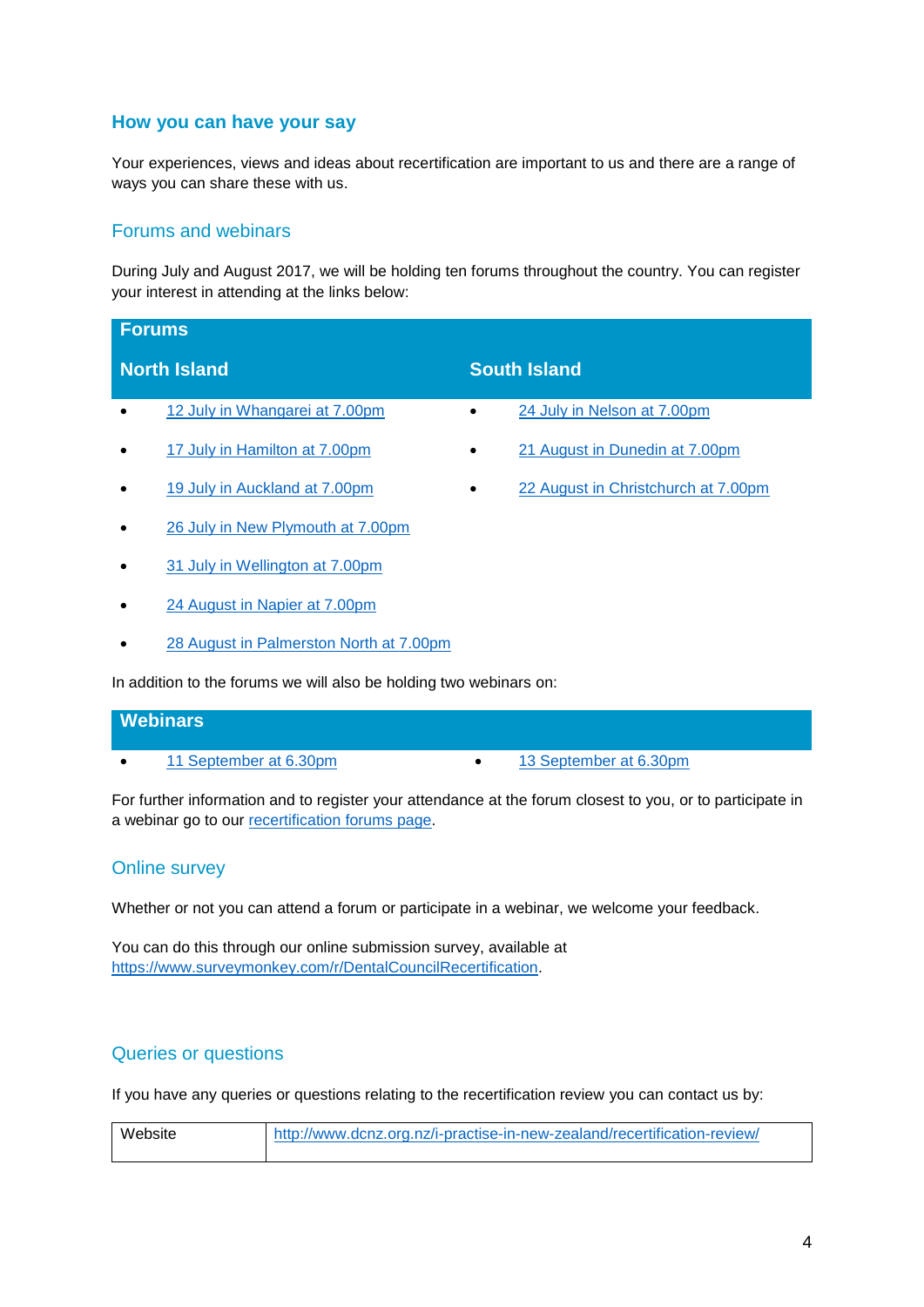| Email                               | recertification@dcnz.org.nz |  |
|-------------------------------------|-----------------------------|--|
| Phone                               | +64 4 499 4820              |  |
| <b>Current context and approach</b> |                             |  |

### **Purpose of recertification?**

Recertification is the system we use to ascertain compliance and confirm our practitioners are competent to practise. The Health Practitioners Competence Assurance Act (HPCA) 2003 specifically sets out our legislative requirements as they relate to protecting public health and safety. In addition, the HPCA requires us to make a meaningful assessment of a practitioner before issuing an annual practising certificate (APC).

### **Links to our strategic framework**

In addition to the legal requirements we must adhere to, the Dental Council's decision to move towards right-touch risk-based regulation is also a significant factor in this review.

Being a right-touch risk-based regulator means making decisions and responding in a way that is proportionate to the risk or problem. It means aiming to identify issues earlier and developing solutions to correct, manage or mitigate risks or problems. Being a right-touch risk-based regulator also means having a transparent and user-friendly system, which is fairly and consistently implemented.

We will use this review to help us explore new and/or alternative ways of ensuring consistency between our decisions and responses and the risks identified through our recertification framework.

For more information on our recertification process see:

- [What is recertification?](http://www.dcnz.org.nz/assets/Uploads/Recertification-review/June-2017-Discussion-doc-What-is-recertification.pdf)
- [What does the law require us to do?](http://www.dcnz.org.nz/assets/Uploads/Recertification-review/June-2017-Discussion-doc-What-does-the-law-require-us-to-do.pdf)
- [Our current approach to recertification](http://www.dcnz.org.nz/assets/Uploads/Recertification-review/June-2017-Discussion-doc-Our-current-approach-to-recertification.pdf)

For additional documents that guide our approach to recertification see:

- Our 2015-2020 [Strategic Plan](http://www.dcnz.org.nz/resources-and-publications/publications/strategic-plan/)
- Our [Standards Framework](http://www.dcnz.org.nz/i-practise-in-new-zealand/standards-framework/)

#### **Our case for change**

We have been reflecting on the effectiveness of our approach to recertification since 2014.

In the past, we have undertaken targeted reviews of aspects of recertification, including our continuing professional development (CPD) policy and recertification as it relates to dentists and dental specialists.

We have reviewed some of the research to inform our understanding of the drivers for recertification. This included identifying the common elements in many health-focused responsible authorities' (RAs) approaches to recertification, both in New Zealand and overseas. We have also explored what is and is not effective and what does and does not work in relation to those common elements.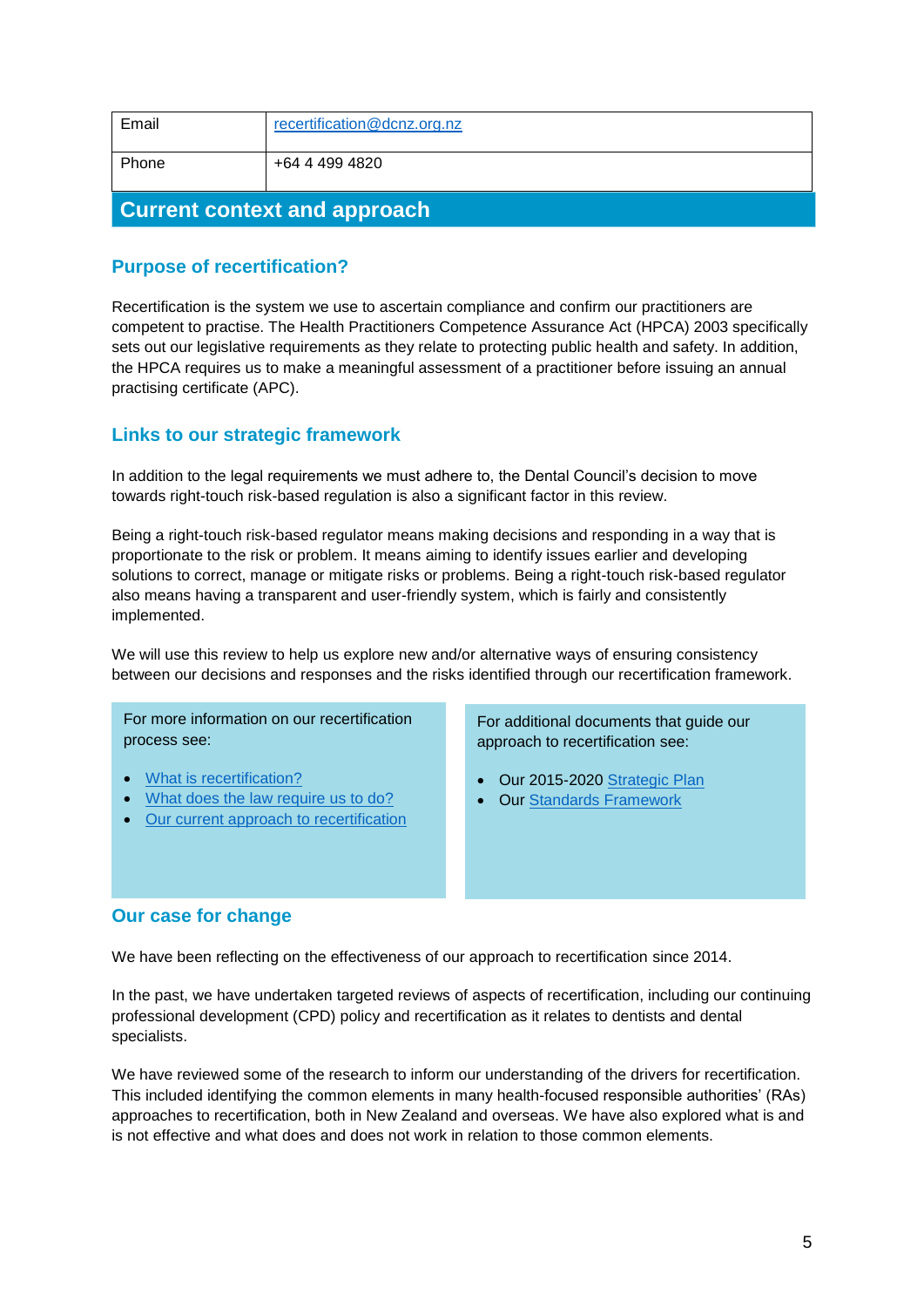On 17 March 2017 we also invited some of our key organisation stakeholders to participate in a symposium about recertification. Our main objective for the symposium was to put forward our case for change and to seek feedback from these organisations on whether our thinking about recertification was on the right track.

An analysis of this broad range of data and information has led us to conclude there are areas in which our approach to recertification could be improved.

#### Inadequate mechanisms to assure public safety

*"The purpose of recertification is not just a measure of competence, but to deliver safe care to patients. Evidence presented today indicates it is not meeting that purpose …" – (from table discussion at the Dental Council Symposium, March 2017)*



### Education and learning requirements may be unproductive

*"Research confirms what common sense suggests: despite good intentions, many CPD activities are of limited utility in improving practice and targeting areas of suboptimal performance in practice, and they don't actually test anything. There is no verification that CPD activity has translated into good practice." – (Professor, Ron Paterson, keynote speaker at the Dental Council Symposium, March 2017)*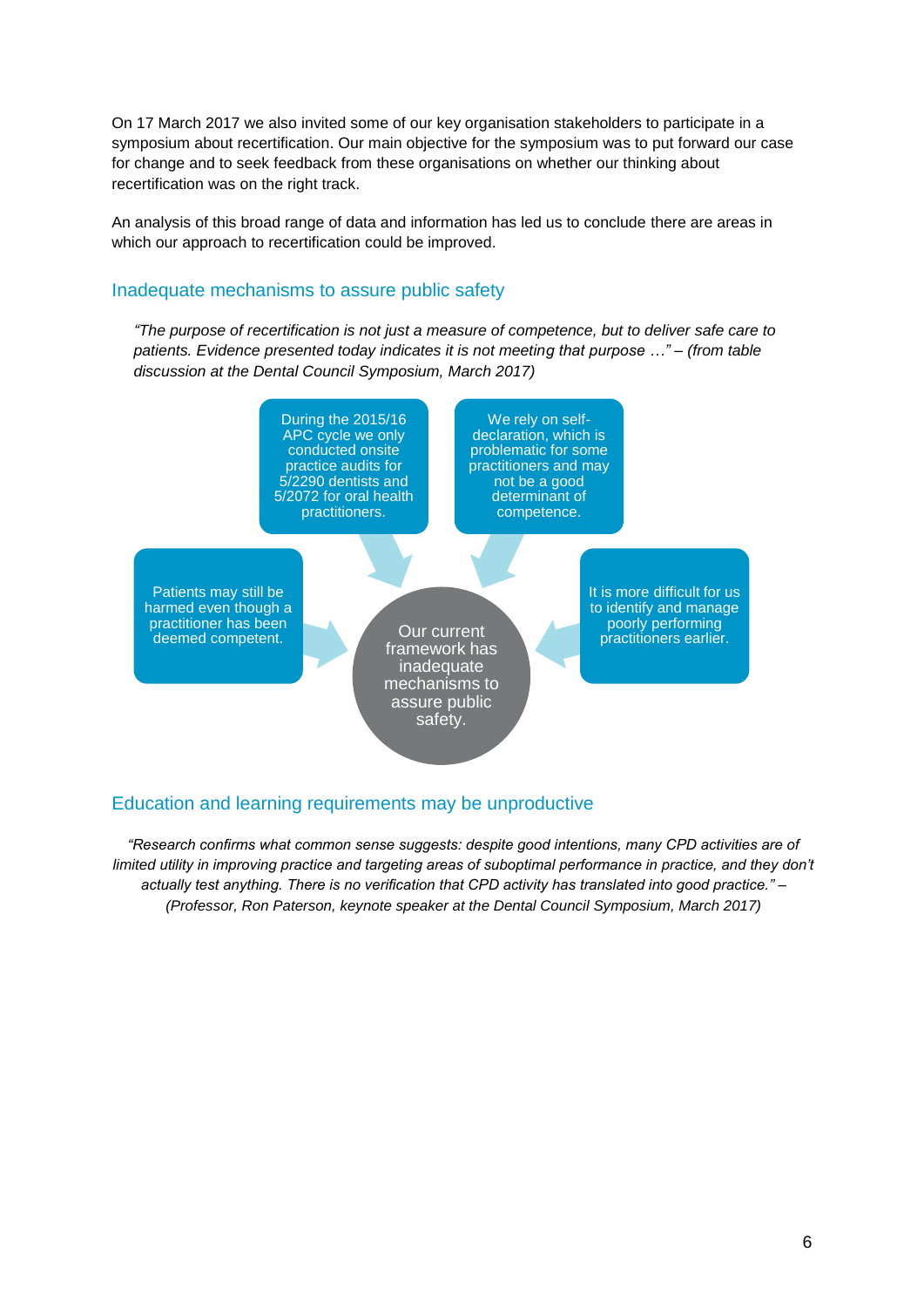There are significant barriers for some practitioners compared to other practitioners.

Significant resources are required by practitioners and Council to meet requirements.

The system cannot distinguish between the competence of practitioners who do and do not comply with our requirements.

Our education and learning requirements may be unproductive.

Many education and learning activities may not maintain and/or improve competence to practise.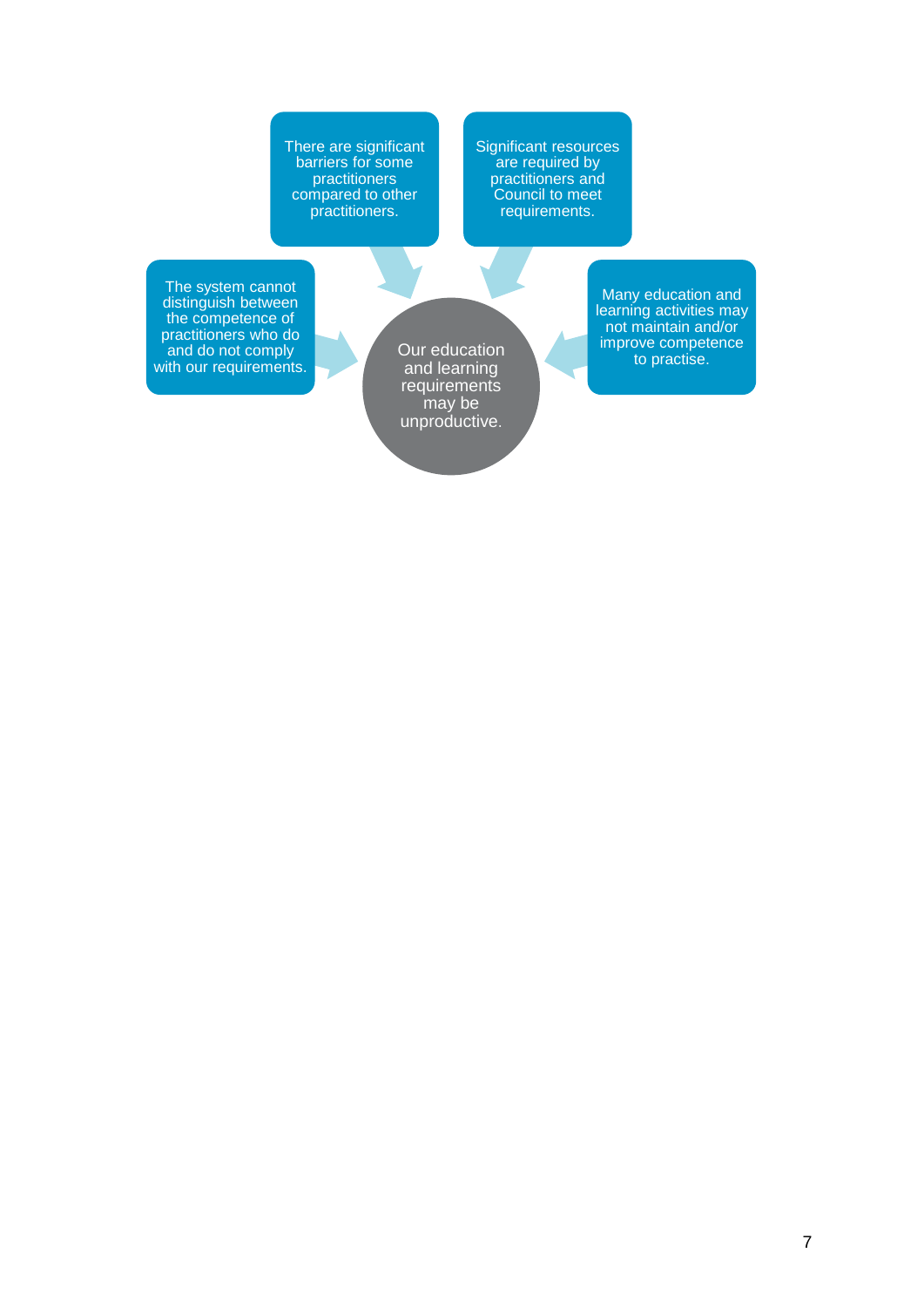### One size fits all approach for practitioners

*"Defining supports and sanctions requires consideration of environmental context for individual practitioners (i.e. internal and external factors, context of practice setting, stressors and cultural competence). How do you identify these variables and do we deal with them?" – (from table discussion at the Dental Council Symposium, March 2017)*



You can find the literature review and articles that informed the development of this discussion document [here](http://www.dcnz.org.nz/assets/Uploads/Recertification-review/Dental-Council-literature-review-recertification-March-2017.pdf)

You can find the summary report from our March 2017 symposium on recertifying our oral health practitioners [here](http://www.dcnz.org.nz/assets/Uploads/Recertification-review/FINAL-Summary-report-on-symposium.pdf)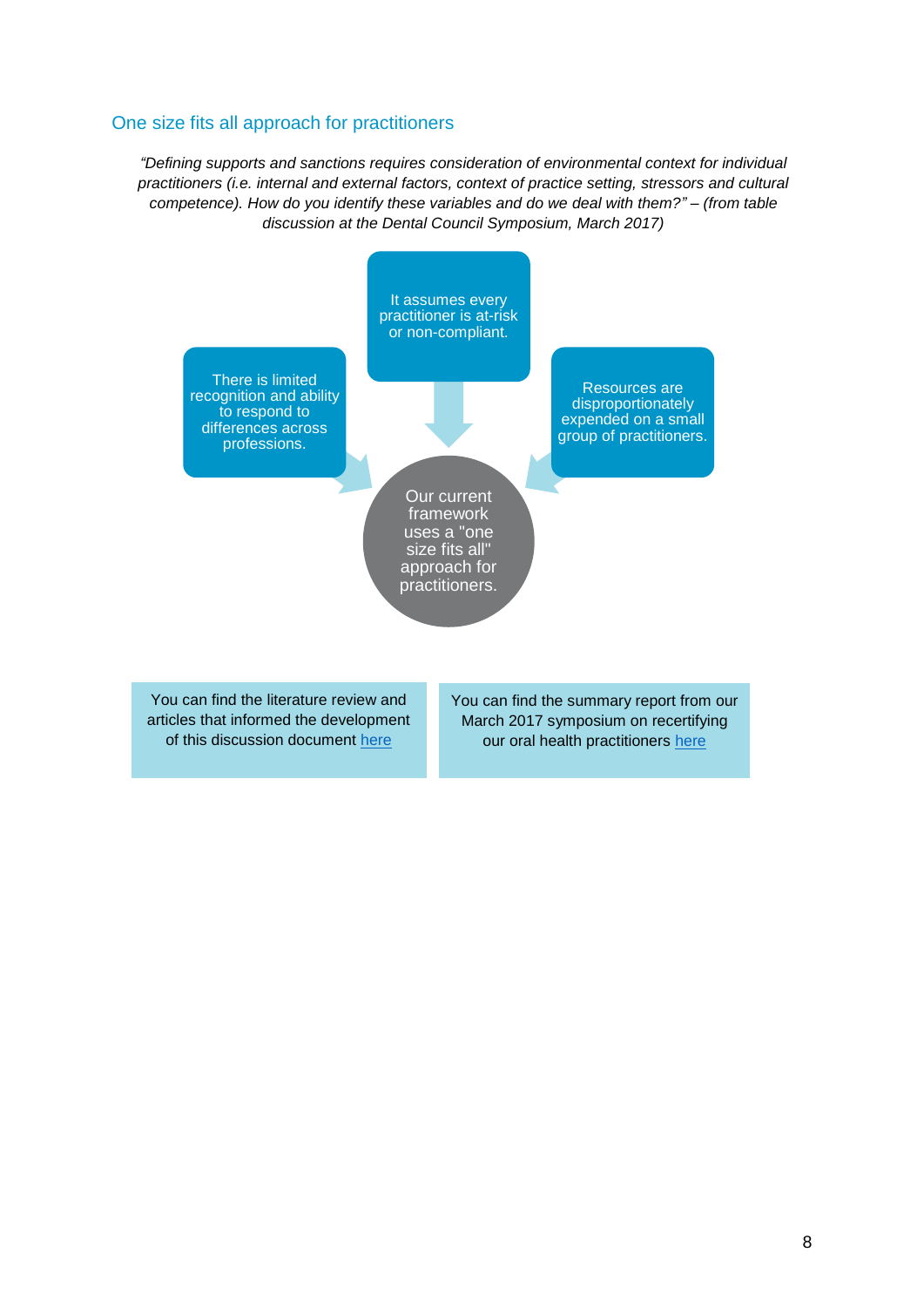# **Issues and opportunities**

### **What are the issues and where are the opportunities for change**

We have identified six areas where we think there are opportunities for us to make changes to our recertification framework. We believe these changes will improve the effectiveness of our procedures and the tools we use to determine whether our practitioners are competent to practise.

The potential areas set out in figure 2 (below) are primarily concerned with how we can assure and protect the public's health and safety. But they also concern the changes we need to make in order to give practical effect to our 2015 decision to be a right-touch risk-based regulator.

In addition to what the HPCA 2003 envisages, adopting a right-touch risk-based approach to regulation also means finding new and/or alternative ways to:

- differentiate between, and fairly treat practitioners who consistently comply with our recertification requirements
- support the diverse learning and skill requirements of our practitioners
- emphasise the importance of practitioner engagement in ongoing education and learning opportunities that support and enhance their competence to practise
- intervene as early as possible for practitioners at risk of not complying with our recertification requirements.



#### Figure 2: Potential areas for change to our recertification framework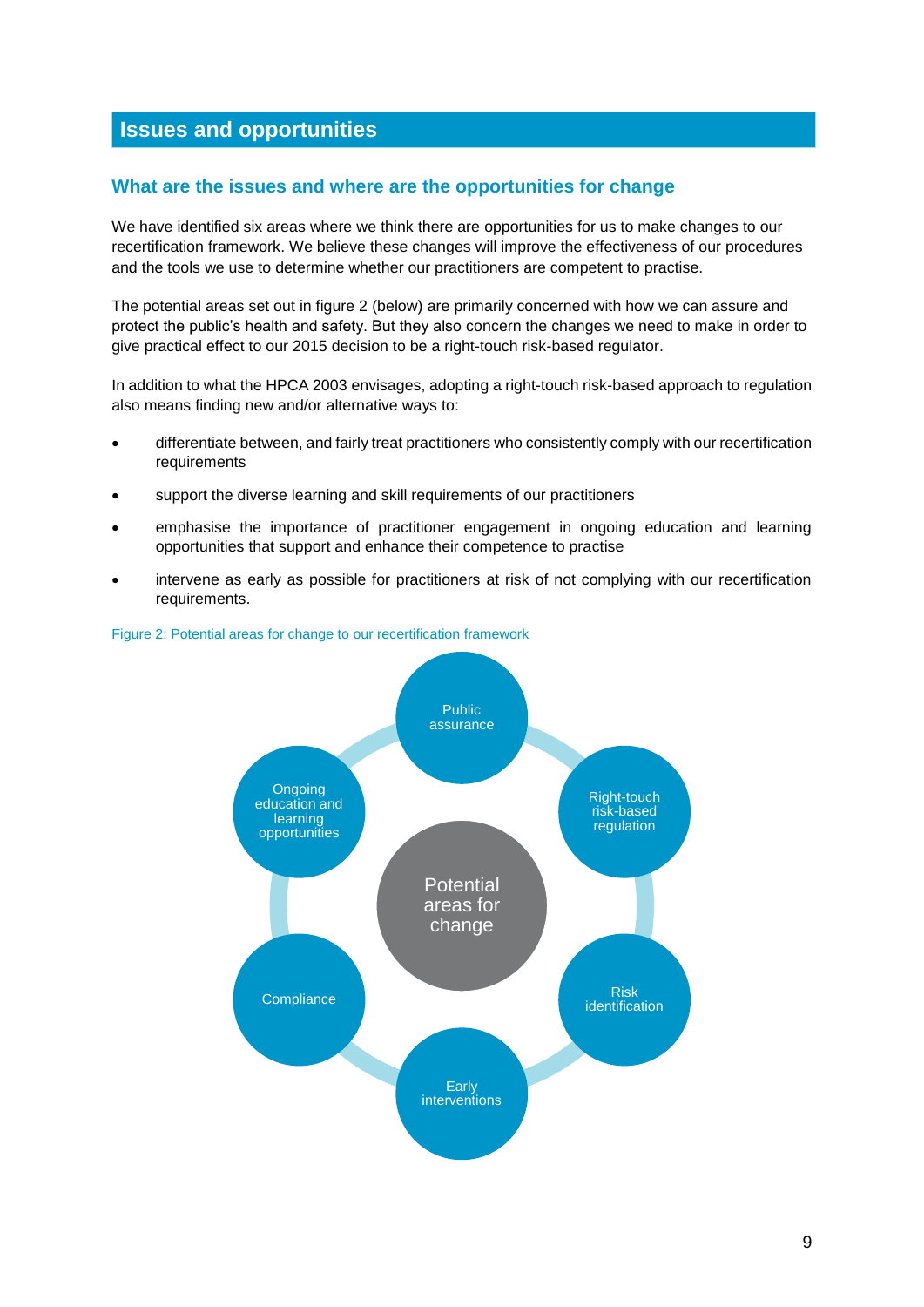For each area we have included an explanation and/or the context for the potential area of change and possible changes we have identified.

We are aware no single proposal will resolve all of the issues we have identified with our recertification framework. However, by addressing these six areas it is our intent they will bring about substantial improvements for the public and our practitioners. Moreover, we expect that the primary effect of these changes is that we have greater certainty that our practitioners are competent to practise.

You should note that the potential changes we have identified may not be the only ones. Nor, at this stage, do we have a preference for one or more of the changes we have identified. They may act as a catalyst for your own suggestions or refinements about what could or should be changed in our future approach to recertification.

### **Survey questions**

- **Q. Do you think the Dental Council needs to make changes to its current recertification framework?**
- **Q. Do you have any other comments, suggestions or information you want to share with the Dental Council about recertification?**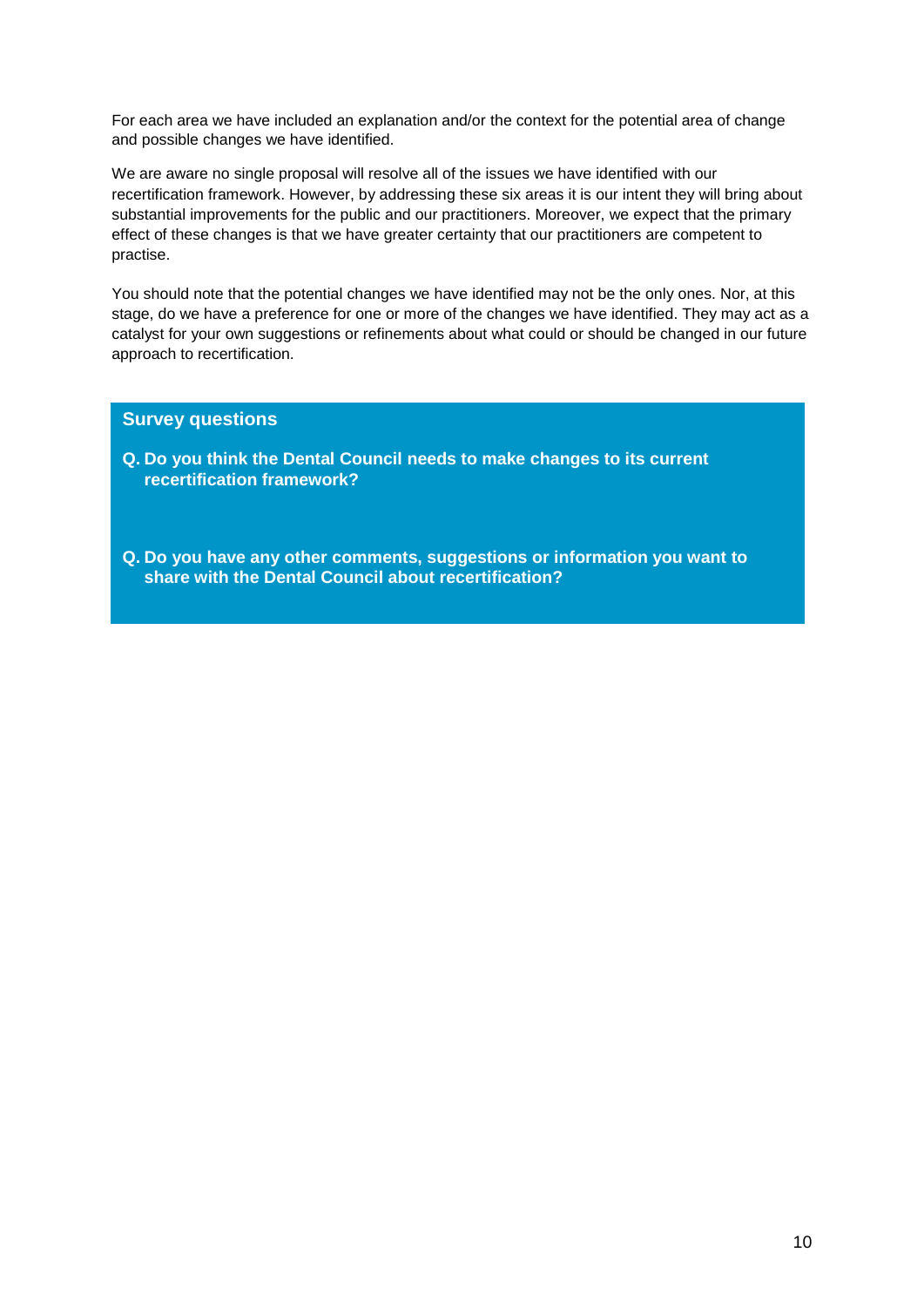### **Area for change one: public assurance**

Public assurance is about patients (and their families) believing their practitioner is competent and will not harm them. Public assurance is also about patients assuming we have the tools and mechanisms to confidently identify and assess competence and to remedy incompetence. It is also about the public being able to identify a competent practitioner (e.g. what they do, how they behave, how they communicate with them) and who they can talk to if they have a concern about their practitioner.



#### **Q. Please rank the components from 1-7, with one being the component you think needs the most improvement and seven being the component you think needs the least improvement:**

- $\Box$  Patients are confident their practitioner will not harm them
- $\Box$  Patients receive the appropriate treatment for their oral health concern or issue
- $\Box$  Patients receive appropriate information about their treatment and care
- □ Patients needs and concerns are discussed and addressed with their practitioner
- $\Box$  Patients feel they are treated with dignity and respect at all times
- $\Box$  Patients feel confident their practitioner has the knowledge and skills to treat them
- $\Box$  Patients know how to complain about treatment they have received from their practitioner
- **Q. Do you think the Dental Council needs to equip patients and the public to recognise poor practise?**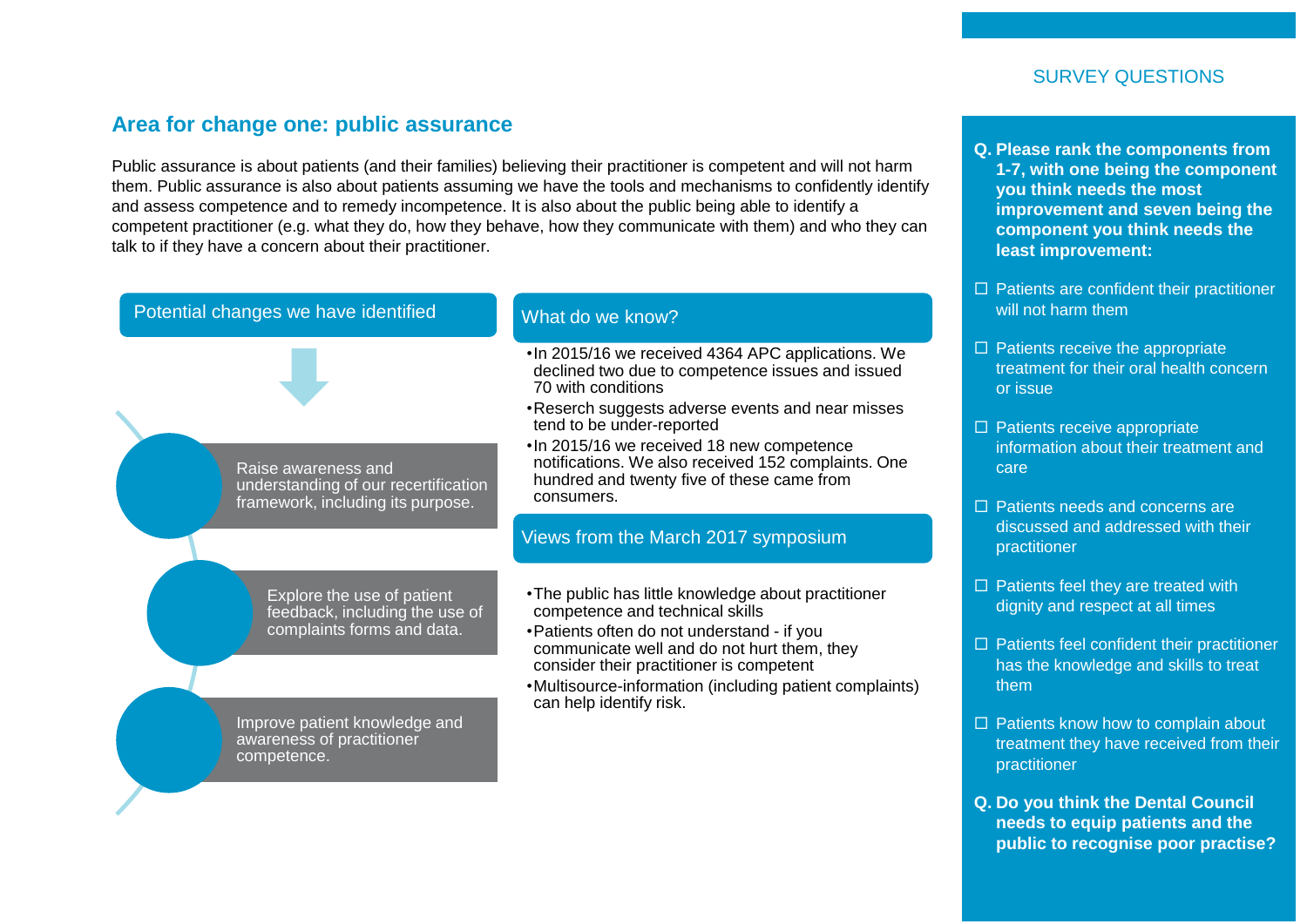# **Area for change two: right-touch risk-based regulation**

Being a right-touch risk-based regulator means making decisions and having responses proportionate to the risk or problem. It means early identification and development of solutions to correct, manage or mitigate risks or problems for our practitioners. Being a right-touch risk-based regulator also means having a transparent and userfriendly system; which is consistently and fairly implemented.

### Potential changes we have identified

Raise awareness of our right-touch risk-based approach to regulation for our stakeholders.

> Develop a risk pyramid/matrix setting out types and levels of risk and the appropriate regulatory responses for our stakeholders.

Raise awareness of the types of regulatory tools used to fulfil our roles and responsibilities.

Ensure we have good data collection and analysis systems to recognise and manage risk.

### What do we know?

- •Research confirms that risk comes in all shapes and sizes and sometimes, risk does not easily fit standard approaches to regulation
- •Good regulation means having the right tools and flexibility to manage different types and levels of risk
- •A risk pyramid illustrates the connection between the desired actions and/or behaviours of a practitioner and the differing level of responses a regulator can use to encourage and/or achieve the desired action and/or behaviour.

### Views from the March 2017 symposium

- •Everyone has a role, but these may need defining to improve understanding and awareness
- •Effective regulation requires the right suite of tools and people with the right skill sets to use these tools.

**information about the Dental Council's approach to regulation?**

**Q. Do you feel you have adequate** 

**Q Do you think the Dental Council should develop a risk pyramid/matrix to explain the types and levels of risk and corresponding regulatory responses?**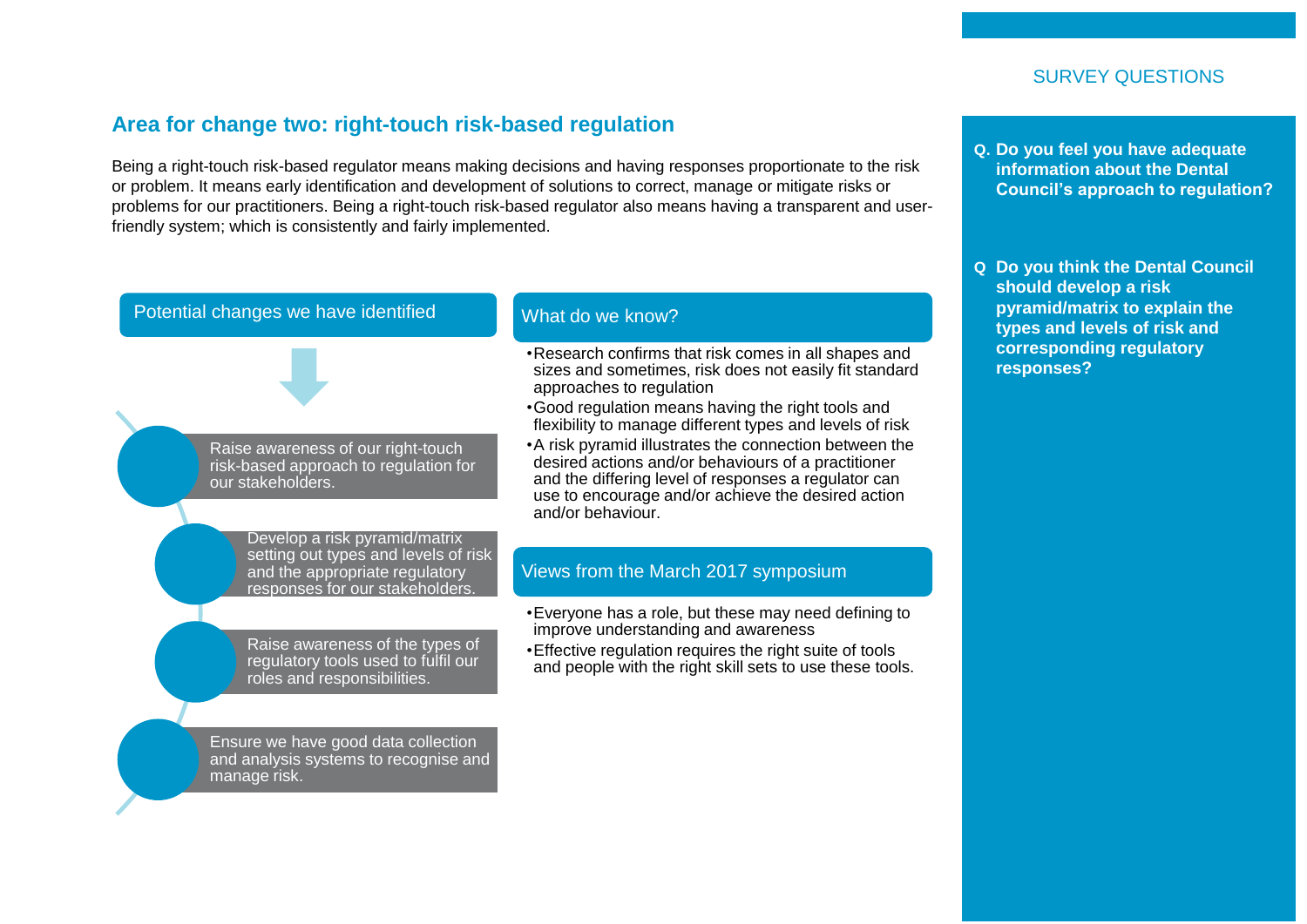### **Area for change three: risk identification**

Our data collection system is currently not meeting our information analysis needs. The flow-on effect is there are limitations in the information we collect and can extract from our recertification framework for useful analysis. Complaints and notifications from the public, other practitioners and other agencies are our primary way of identifying practitioner compliance issues. We also use information collected during practice visits, audits and competence and fitness to practise reviews to identify and improve our understanding of risk factors. We want a recertification framework that has a robust data system and business intelligence tools, which contribute to improvements in practitioner competence.

### Potential changes we have identified

### What do we know?

Consider whether risk-identification tools, used by other RAs and in other sectors, are suitable and adaptable for our needs.

> Explore the use of riskidentification tools to help manage practitioner competence.

Develop broad checklists of risk factors to raise awareness and act as an early warning system.

Explore ways to work more effectively with professional associations, employers and other organisations to support practitioners.

- •There is a wide range of tools to identify compliance/competence issues
- •Practitioners frequently exposed to (multiple) risk factors are more likely to experience compliance/competence issues
- •Some groups are more likely to be referred to us for competence issues
- •A small group of practitioners will have serious compliance/competence issues, posing an ongoing risk to public health and safety.

#### Views from the March 2017 symposium

- •Good information is crucial, but appropriate checks and balances must also be put in place
- •Identifying high-risk practitioners is important and we need to consider different approaches for different risk levels.
- **Q. Which (if any) of these tools and mechanisms do you think the Dental Council should be using to identify and manage risk?**
	- $\Box$  Practice audits
	- $\Box$  Practice questionnaires
	- $\Box$  Inquiries such as those under section 36 of the HPCA 2003
	- $\Box$  Risk factors for practitioners
	- $\Box$  Competence and recertification programmes
	- $\Box$  Examinations and assessments
	- $\square$  Practical training/experience for a period of time
	- □ Course of instruction
	- $\Box$  Supervision, counselling and/or mentoring
- **Q. Are you aware of any other tools or mechanisms the Dental Council should be using to identify and manage risk?**
- **Q Do you think any of these risk tools or mechanisms are more effective than others?**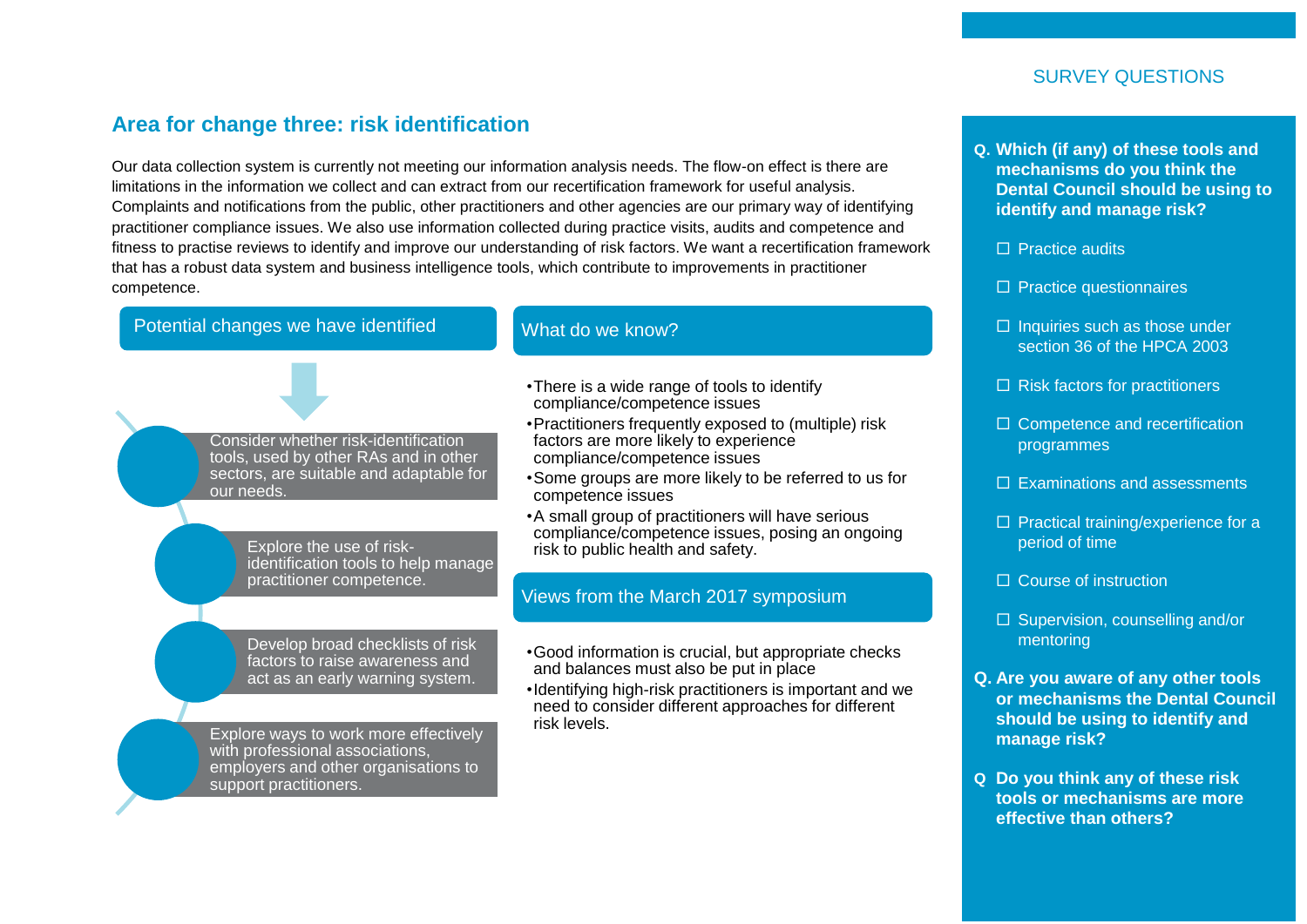### **Area for change four: early intervention**

Early intervention is about preventing the escalation of serious issues for our practitioners and more serious responses from us. It is a paradigm shift from reactive to proactive and remedially-focused interventions at the earliest point of risk identification. Early intervention is also about our practitioners not being afraid to seek out help as soon as possible, and knowing where and from whom to obtain advice and assistance.



### What do we know?

Explore the feasibility of using riskprofiling tools to identify poor practise sooner.

Identify future lapses that may

result in competence issues.

Explore more effective and efficient ways to share information to aid early identification of competence

issues.

•Addressing issues early is important and this includes root causes to prevent mistakes

•There is a need to identify risk factors and intervene early with practitioners experiencing difficulty

•Research states some tools and indicators (e.g. peer review and prevalence of previous complaints) can help identify and/or lead to improvement, especially if used in the early stages of correcting poor practice •We need better tools to identify poor practice and better programmes to help those who require them.

•Practitioners need constructive and supportive interventions.

Views from the March 2017 symposium

**Q. Do you think the Dental Council should explore the use of risk analysis and risk-profiling to identify poor practise sooner?**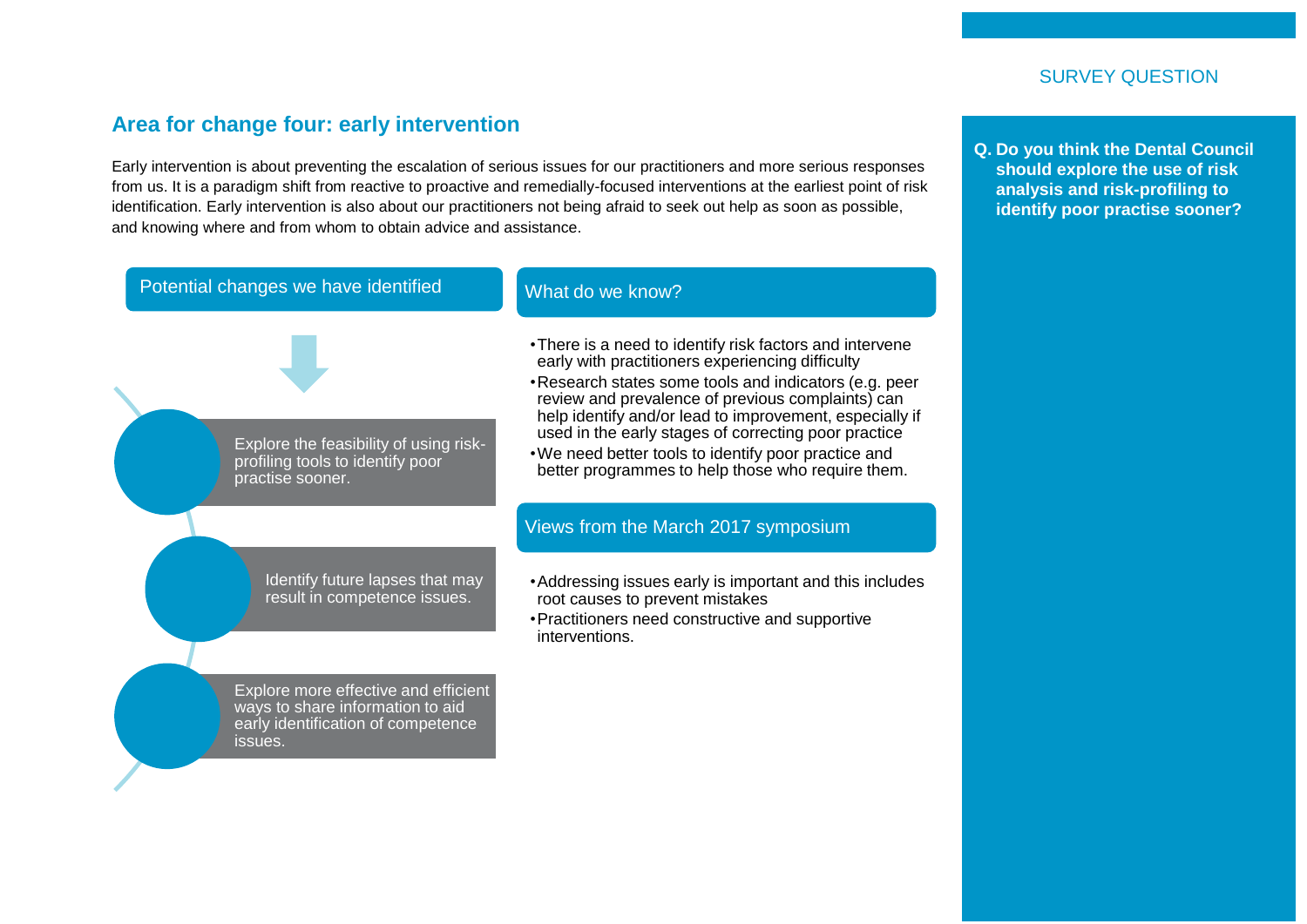### **Area for change five: compliance**

Improving compliance is about helping our practitioners understand our standards and that our recertification requirements are based on preventing harm and encouraging and promoting good practice. It is about considering change to our "one size fits all" recertification approach to incentivise the majority of practitioners who consistently meet our requirements. Compliance is also about having a recertification framework capable of identifying and addressing poor compliance behaviours in some of our practitioners.



- **Q. Do you think the Dental Council should explore the use of incentives to encourage practitioner compliance?**
- **Q. What do you think the Dental Council could do differently to encourage practitioner compliance with its recertification requirements?**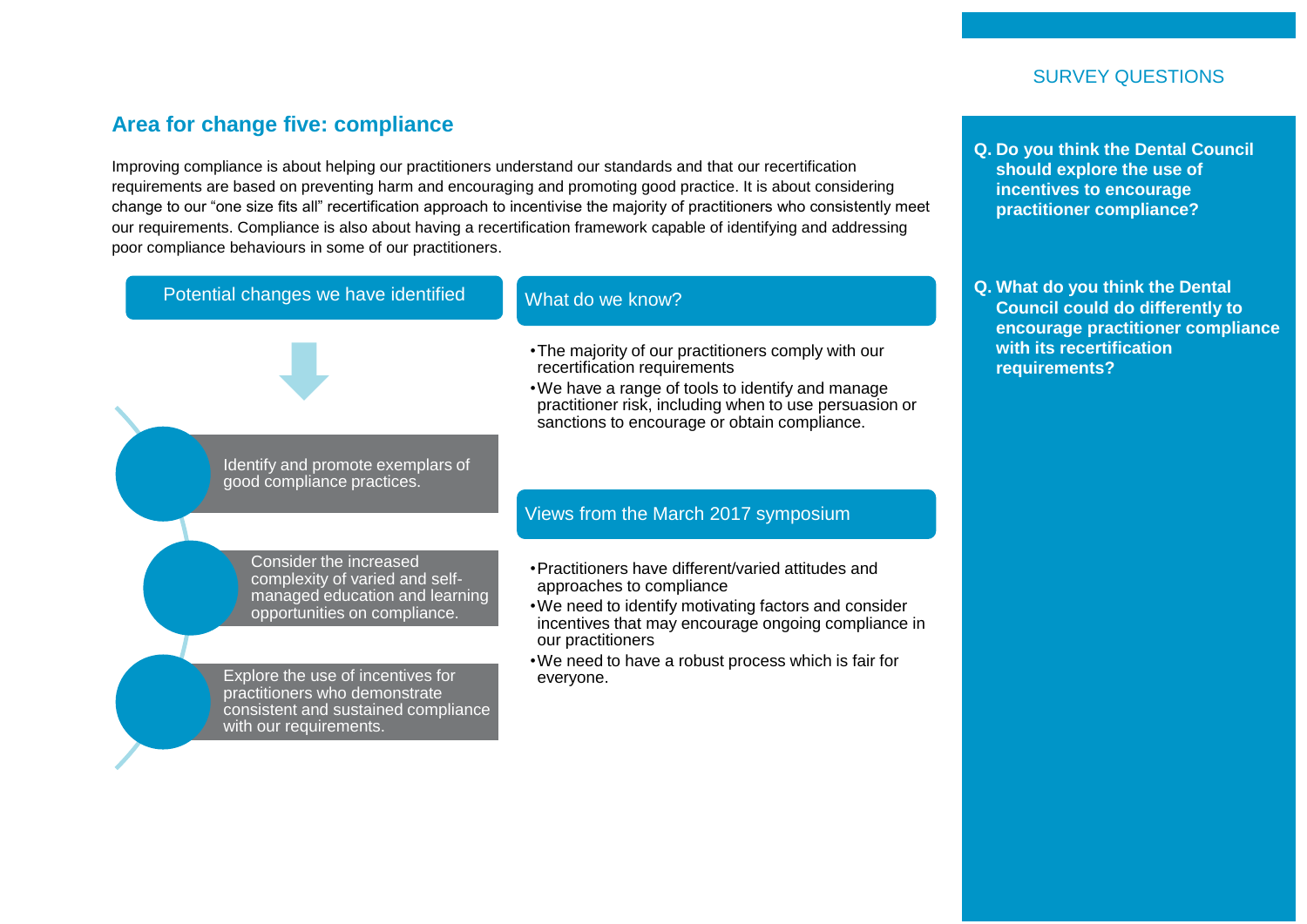# **Area for change six: ongoing education and learning opportunities**

Engaging meaningfully in ongoing education and learning opportunities encourages behaviours and attitudes, which foster professionalism and competence in our practitioners. It means acquiring, maintaining and reinforcing new/existing skills and knowledge to keep pace with innovations and changes in practice. It also means applying (new) skills and knowledge to ensure these are embedded into practise. All practitioners also have a professional obligation under the Dental Council's Standards Framework to, *keep [their] professional knowledge and skills up to date through ongoing learning and professional interaction* (Standard 11*)*.

### Potential changes we have identified

### What do we know?

Shifting from output (e.g. completion of prescribed hours) to outcome (i.e. demonstrating links between learning and practice).

> Recognising formal and informal activities and opportunities in a variety of education and learning environments.

Exploring ways to support the current and future knowledge and skill needs of all of our practitioners.

#### •Practitioners invest a significant amount of personal effort and resources into their profession

- •Some practitioners have continued to express frustration at the lack of relevant education and learning activities available to them
- •The research confirms there is no agreement on the effectiveness of education and learning opportunities, although there is some evidence that interactive, multidimensional learning activities and techniques relevant to practice, may be more effective.

### Views from the March 2017 symposium

- •There is a perception that CPD does not test or translate into competence
- •We need to link education and learning opportunities to gaps in skills and knowledge
- •Education and learning opportunities should cater for different learning styles.
- **Q. Do you think the Dental Council should change its current amount of prescribed hours and peer activities?**
- **Q. Do you think the Dental Council should change the current length of its education and learning opportunities (CPD) cycle?**
- **Q. Which actions should the Dental Council prioritise when considering its approach to ongoing education and learning opportunities?**
	- $\Box$  Changing the current amount of prescribed hours and peer activities
	- $\Box$  Changing the current length of the education and learning opportunities (CPD) cycle
	- $\Box$  Permitting practitioners to set their own hours of education and learning opportunities and quantity of peer activities
	- $\Box$  Removing the requirement to have verifiable education and learning activities
	- $\Box$  Requiring practitioners to maintain an accurate record of their education and learning activities
	- $\Box$  Permitting practitioners to choose some/all of their education from prescribed categories
	- □ Setting some mandatory education and learning opportunities based on the Dental Council's Practice Standards
- **Q. Do you think the Dental Council needs to make any other changes or improvements?**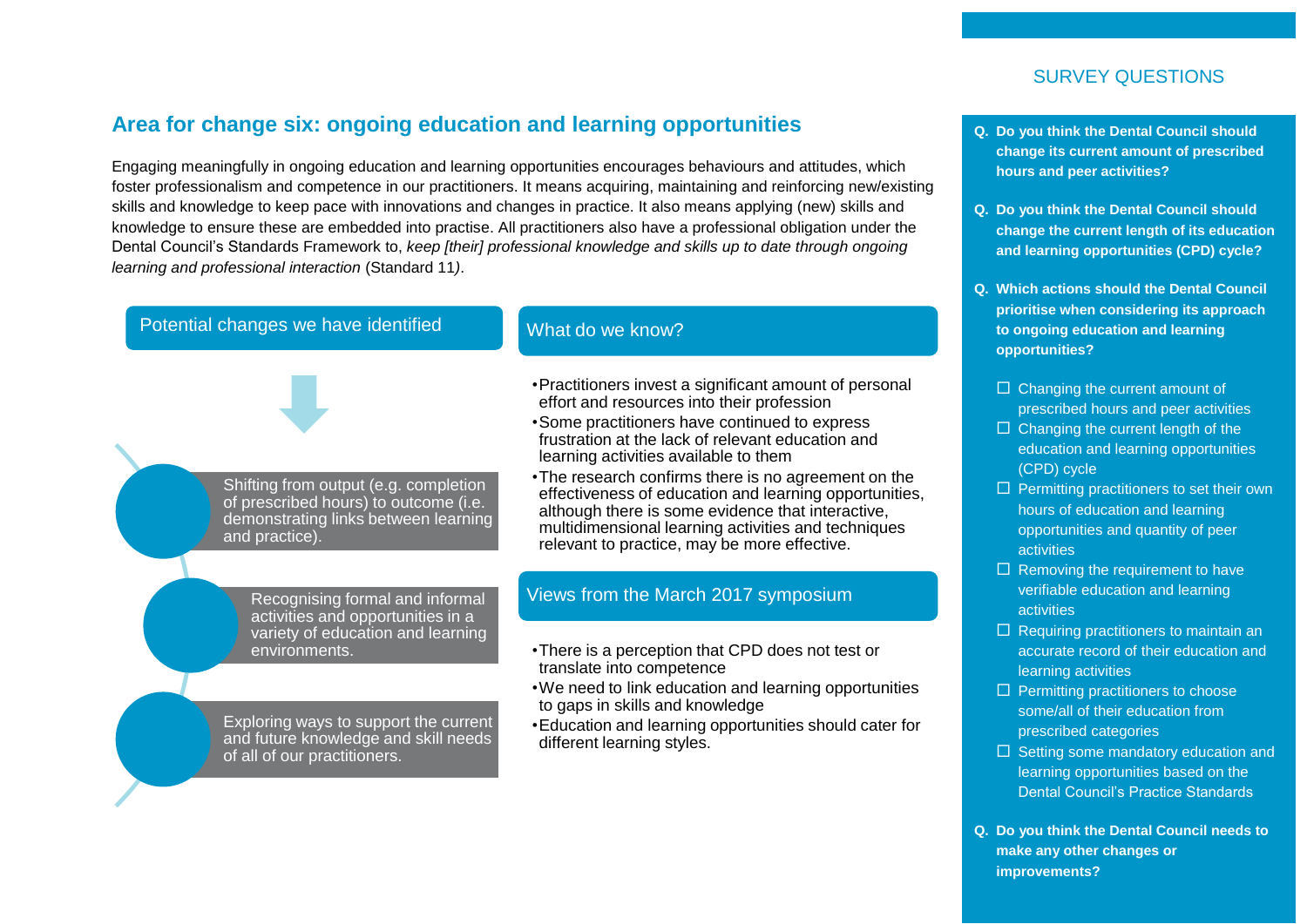### **Links to additional information**

We prepared a literature review to inform the decisions we will make about our future approach to recertification.

The literature review identifies and defines the core components that make up recertification frameworks, predominantly as they relate to health professionals. It examines what is effective and what works in relation to these components.

The literature review also informed the material relating to the six areas of change contained in this discussion document.

- For additional information about area of change one: public assurance, go to:
	- [What can we learn from the literature about recertification and revalidation](http://www.dcnz.org.nz/assets/Uploads/Recertification-review/June-2017-Literature-review-area-of-change-one-public-safety.pdf)
- For additional information about area of change two: right-touch risk-based regulation, go to:
	- [Recognising, supporting and managing risk](http://www.dcnz.org.nz/assets/Uploads/Recertification-review/June-2017-Literature-review-area-of-change-two-risk-based-regulation-recognising-risk.pdf)
	- Professional Standards Authority. *Right-touch regulation. Revised.* London: Professional Standards Authority. 2015. Retrieved from [www.professionalstandards.org.uk](http://www.professionalstandards.org.uk/) (9 June 2017)
- For additional information about area of change three: risk identification, go to:
	- [Recognising, supporting and managing risk](http://www.dcnz.org.nz/assets/Uploads/Recertification-review/June-2017-Literature-review-area-of-change-two-risk-based-regulation-recognising-risk.pdf)
	- [Three lessons from the literature about competence](http://www.dcnz.org.nz/assets/Uploads/Recertification-review/June-2017-Literature-review-area-of-change-three-risk-identification-three-lessons.pdf)
- For additional information about area of change four: early intervention, go to:
	- [Factors to consider when reviewing or implementing a recertification framework](http://www.dcnz.org.nz/assets/Uploads/Recertification-review/June-2017-Literature-review-area-of-change-four-early-intervention-factors-to-consider.pdf)
	- [What is peer review](http://www.dcnz.org.nz/assets/Uploads/Recertification-review/June-2017-Literature-review-area-of-change-four-early-intervention-peer-review.pdf)
	- [Formal and informal mechanisms are important tools](http://www.dcnz.org.nz/assets/Uploads/Recertification-review/June-2017-Literature-review-area-of-change-four-early-intervention-formal-and-informal-tools.pdf)
- For additional information about area of change five: compliance, go to:
	- [What do the lessons about competence and fitness to practise mean for recertification](http://www.dcnz.org.nz/assets/Uploads/Recertification-review/June-2017-Literature-review-area-of-change-five-compliance-competence-lessons.pdf)
	- [Linking outcome-based systems and CPD](http://www.dcnz.org.nz/assets/Uploads/Recertification-review/June-2017-Literature-review-area-of-change-five-compliance-outcome-based-and-CPD.pdf)
	- [Four themes from the literature about responsive regulation](http://www.dcnz.org.nz/assets/Uploads/Recertification-review/June-2017-Literature-review-area-of-change-five-compliance-four-themes-responsive-regulation.pdf)
- For additional information about area of change six: ongoing education and learning opportunities, go to:
	- [Defining recertification and revalidation](http://www.dcnz.org.nz/assets/Uploads/Recertification-review/June-2017-Literature-review-area-of-change-six-education-defining-recertification.pdf)
	- [What is continuing professional development](http://www.dcnz.org.nz/assets/Uploads/Recertification-review/June-2017-Literature-review-area-of-change-six-education-what-is-CPD.pdf)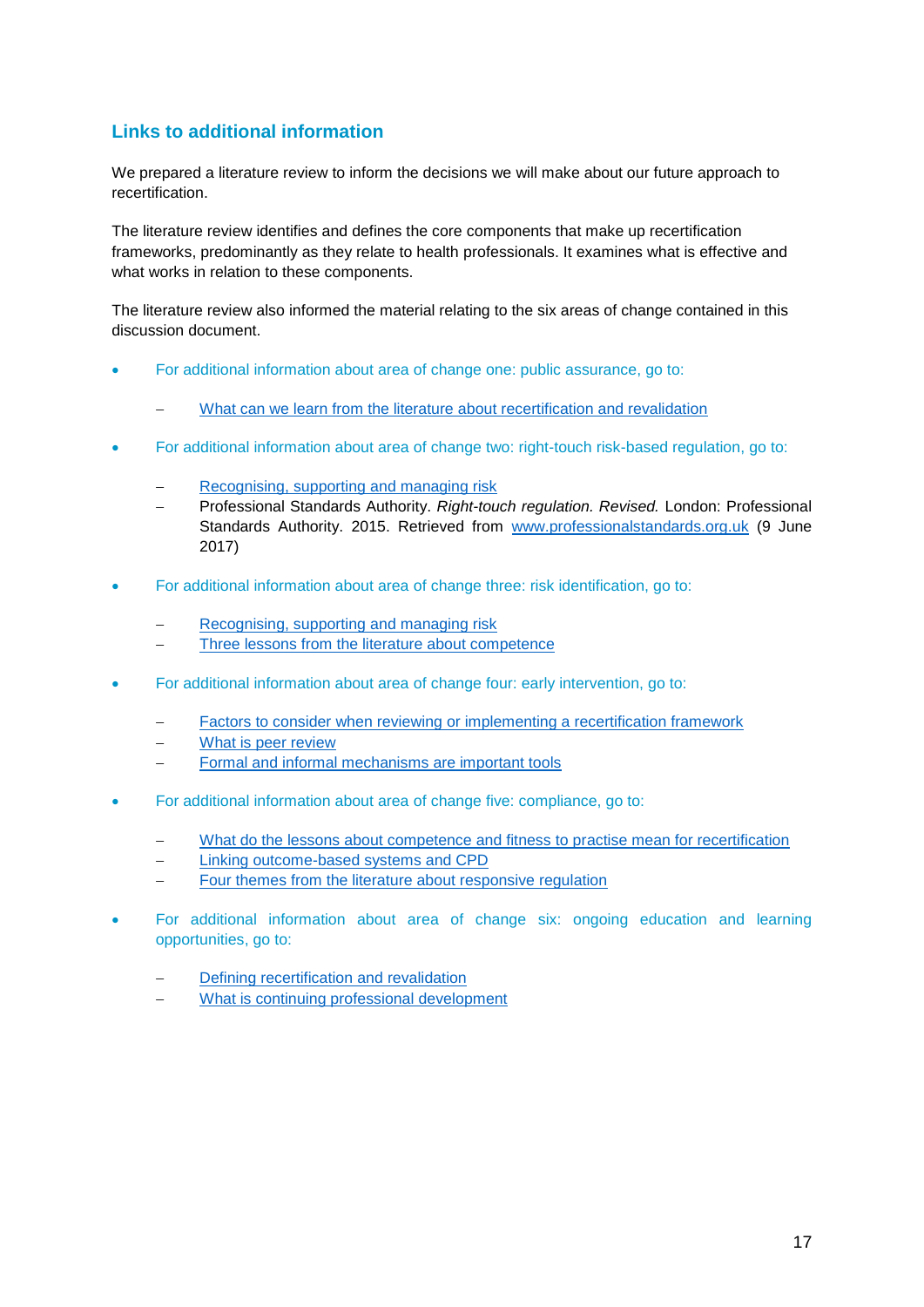### **Glossary of terms (and/or their meanings) used in this discussion document and supporting information:**

| <b>APC</b>              | Annual practising certificate                                                                                                                                                                                                                                                                                            |
|-------------------------|--------------------------------------------------------------------------------------------------------------------------------------------------------------------------------------------------------------------------------------------------------------------------------------------------------------------------|
| <b>CDE</b>              | Continuing dental education                                                                                                                                                                                                                                                                                              |
| Competence              | The state of being able to do something                                                                                                                                                                                                                                                                                  |
| Competency              | A set of skills or characteristics. The ability to perform a task<br>based on the required skills.                                                                                                                                                                                                                       |
| Competent practitioner  | A competent practitioner is one who applies knowledge, skills,<br>attitudes, communication and judgment consistently to the<br>delivery of appropriate oral health care in accordance with the<br>scope of practice within which they are registered.                                                                    |
| Competence review       | The aim of the competence review is to assess whether the<br>practitioner has the skills and knowledge required to practise<br>dentistry in accordance with their scope of practice.                                                                                                                                     |
| Competency risk factors | Competency risk factors relate to issues of poor communication<br>and interpersonal skills and a lack of clinical and administrative<br>skills.                                                                                                                                                                          |
| Conduct risk factors    | Conduct risk factors relate to a practitioner's behaviours and<br>attitudes.                                                                                                                                                                                                                                             |
| Contextual risk factors | Contextual risk factors relate to environmental (e.g. professional<br>isolation, length of time in and out of practice) and biological (e.g.<br>age and gender) factors affecting a practitioner.                                                                                                                        |
| <b>CPD</b>              | Continuing professional development is defined as verifiable<br>educational activities and interactive peer contact activities aimed<br>at ensuring an oral health professional's continuing competence<br>to practise. The activities must reflect the content of the scope in<br>which the practitioner is registered. |
| <b>DCNZ</b>             | <b>Dental Council New Zealand</b>                                                                                                                                                                                                                                                                                        |
| <b>HDC</b>              | Health and Disability Commissioner                                                                                                                                                                                                                                                                                       |
| <b>HPCA</b>             | Health Practitioners Competence Assurance Act 2003                                                                                                                                                                                                                                                                       |
| <b>NZDA</b>             | New Zealand Dental Association                                                                                                                                                                                                                                                                                           |
| Peer contact activities | Peer contact activities are defined as interactive contact with<br>peers with the specific objective of professional development.                                                                                                                                                                                        |
| Peer review             | Peer review is defined as a systematic critical evaluation of the<br>work or performance of an individual by other people with<br>equivalent or similar experience, knowledge and skills to<br>contribute to the evaluation.                                                                                             |